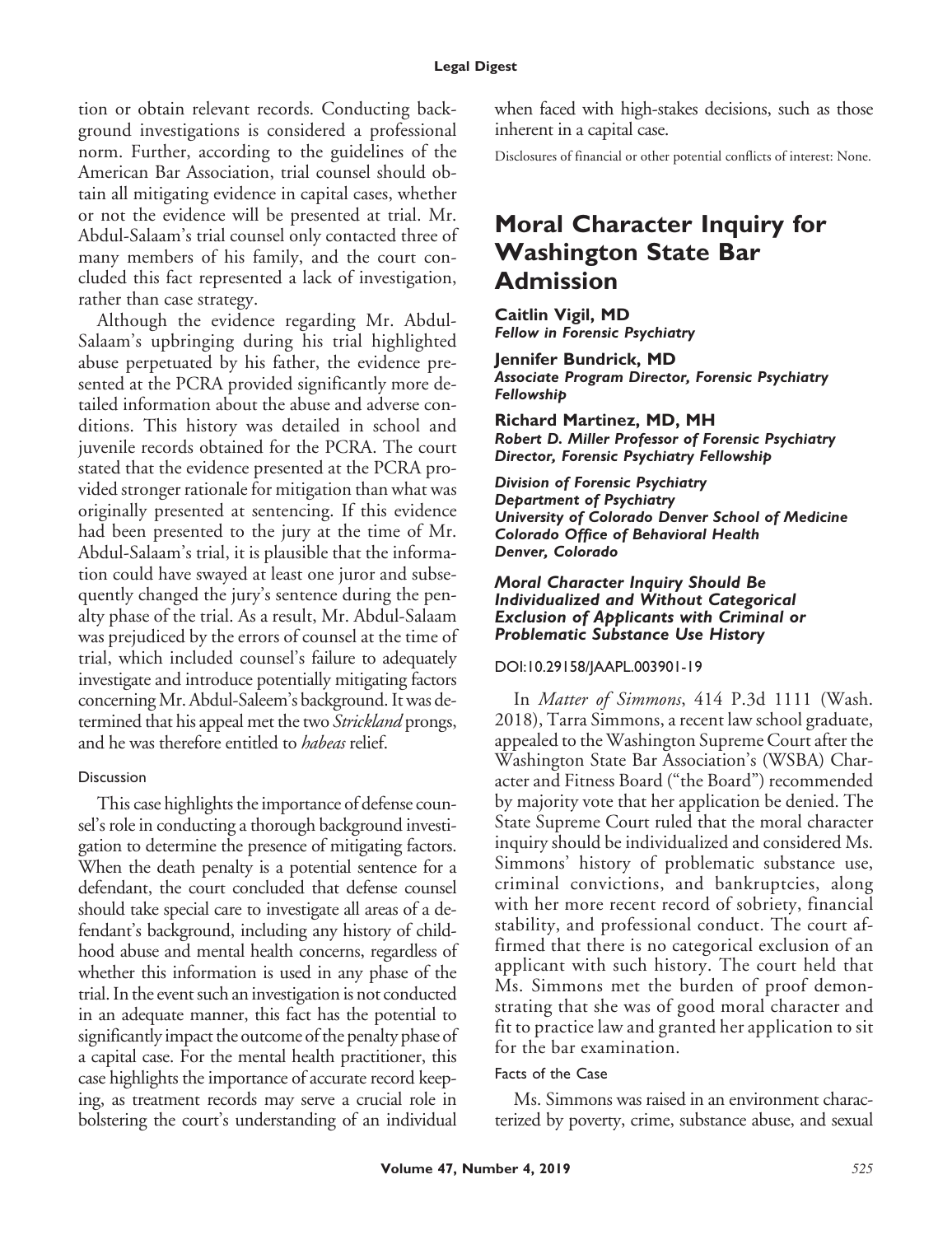#### **Legal Digest**

victimization. At age 13, she ran away from home and experienced periods of homelessness. She was adjudicated guilty of theft, possession of stolen property, and second-degree assault as a juvenile, and she struggled with substance use for years. As an adult, she was convicted of second-degree assault in 2001 and of organized retail theft, unlawful possession of a firearm, and possession of controlled substances in 2011. Ms. Simmons served more than three years in jail and prison for her criminal convictions. Her nursing license was placed on probation, and she faced two bankruptcies and foreclosure on her home.

While Ms. Simmons was in prison in 2011, she engaged in trauma and addiction treatment and, from that point forward, maintained sobriety. Following incarceration, Ms. Simmons attended Seattle University School of Law, was a Dean's Medal recipient, and graduated magna cum laude in May 2017. She became an advocate for civil legal aid, focused on assisting formerly incarcerated individuals with reentry barriers. She was the first student from her university to be awarded a Skadden Foundation fellowship, a national fellowship awarded to junior lawyers who intend to practice public interest law. Ms. Simmons garnered written support from supervisors, faculty, and peers attesting to her consistent ethical behavior during her internships and volunteer work.

Although Ms. Simmons demonstrated a remarkable behavioral transformation postincarceration, her history led the WSBA to refer her application to the Character and Fitness Board for consideration of whether she met the burden of proof that she was of good moral character and fit to practice law. During a Board hearing in April 2017, Ms. Simmons, the youth policy director for the American Civil Liberties Union of Washington, an administrative law judge, and a superior court judge testified on Ms. Simmons' behalf. Following this hearing, the Board recommended denial of Ms. Simmons' application by a six-to-three vote. Because the Washington Supreme Court is the "exclusive authority" to decide bar applications, Ms. Simmons requested that the court review her application and the Board's recommendation.

#### Ruling and Reasoning

The question before the court was whether Ms. Simmons demonstrated by clear and convincing evidence that she was of good moral character and fit to practice law. After hearing oral arguments and reviewing Ms. Simmons' application and the Board's recommendation, the Washington Supreme Court unanimously granted her application.

Every state bar requires character and fitness qualifications for admission (see Standard 504, Qualification for Admission to the Bar, [https://](https://www.americanbar.org) [www.americanbar.org\)](https://www.americanbar.org). Lawyers are entrusted to protect valuable client assets, and certification of character and fitness requirements safeguard the public and uphold professionalism and the ethical practice of law. The court asserted that standards used to assess moral character change with evolving societal norms and moral conventions. The court cited the Washington State Court Admission and Practice Rules (APR) (http://www.courts.wa.gov/ court\_rules) as guidance for the Board's recommendation and determined that the Board's recommendation was not conclusive, only advisory. The court therefore concluded that their standard of review for such inquiries was *de novo*.

The court concurred with the Board that Ms. Simmons bore the burden of proving that she was of "good moral character," defined in APR 20(c) (2016) as "a record of conduct manifesting the qualities of honesty, fairness, candor, trustworthiness, observance of fiduciary responsibilities, adherence to the law, and a respect for the rights of other persons and the judicial process." She also bore the burden of proving that she was fit to practice law, defined in APR 20(d) (2016) as "a record of conduct that establishes that the applicant meets the essential eligibility requirements for the practice of law." The Board concluded that Ms. Simmons met three of the five essential eligibility requirements as outlined in APR 20(e) (2016). Those three requirements centered on Ms. Simmons' ability to perform legal tasks and fulfill professional obligations, to competently execute essential legal skills, and to communicate clearly. The Board opined that Ms. Simmons failed to meet two requirements, which addressed her ability to exercise good judgment and "conduct oneself with a high degree of honesty, integrity, and trustworthiness in financial dealings, legal obligations, professional relationships and in one's professional business" and "in a manner that engenders respect for the law and adheres to the Washington Rules of Professional Conduct" (*Simmons*, p 1115). The court disagreed with the Board on those two findings.

The Washington Supreme Court said that Ms. Simmons was sufficiently rehabilitated from her previous conduct and demonstrated positive behaviors consistent with good moral character and fitness to practice